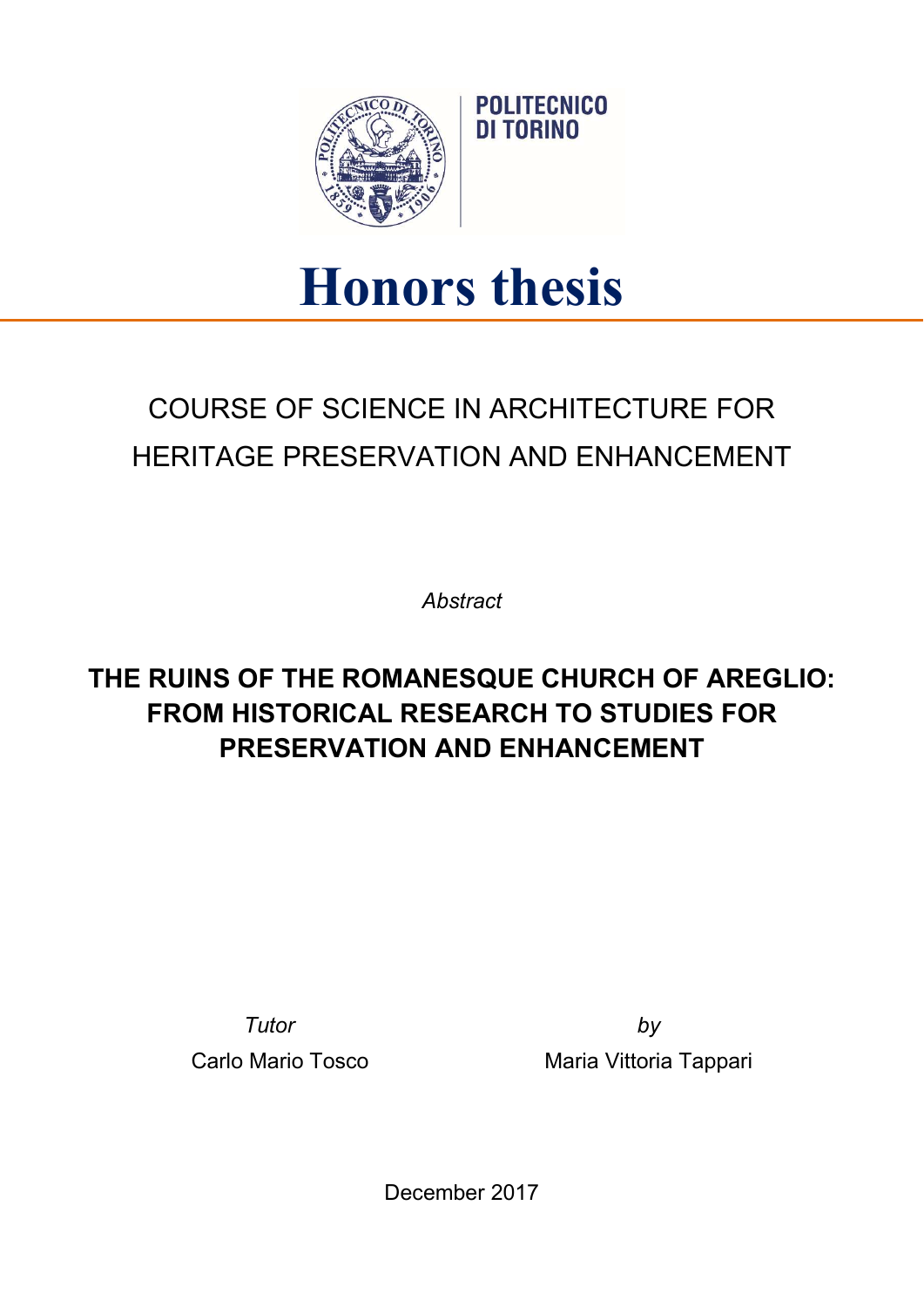This study in born from the desire to offer a contribution to the knowledge and promotion of the cultural value inherent to our countryside, the result of a dense historical stratification and proof that the landscape has been transformed over the centuries.

In recent years, thanks to the contributions made by the European Landscape Convention (2000) and the Faro Convention (2005), programs are being promoted aimed at enhancing the rural landscape and its cultural values, guided by the awareness that cultural development is connected from the tourist and economic development, according to the concept of "Cultural Landscape" promoted by UNESCO. Current projects promote sustainable tourism towards countryside by cultural circuits that can enhance the small rural villages that, threatened by the problematic phenomenon of depopulation, could be reborn thanks to tourism and culture.

My thesis comes from these premises and its target is to recover the memory of a "forgotten" historical and architectural monument for include it in a cultural track of active in the area, able to contribute for the tourist development of rural villages.

The monument studied is a 11th century church, today in a state of ruin: Santa Maria di Areglio, near Borgo d'Ale (VC).

The thesis is based on the historical research that led me, in the first place, to define the political-juridical relationships and settlement processes that have characterized the area in medieval times and then to rebuild the chronological phases that have affected the church, supported by the study and transcription of pastoral visits. Then have carried out investigations on the walls that led me to the description of the rises and the definition of the deterioration.

As explained in the introduction, the study on this monument in connected to other religious buildings in the area, due to a sort of "sacred landscape" turning around Ivrea, and for this reason the analysis on wall has been extended to other Romanesque churches of the area and the results have been synthesized in a GIS project, so as to be able to visualize them graphically, through thematic maps.

Than I tried to define how, in the course of history, architects and philosophers approached the architectural ruins, analyzing and comparing different religious buildings preserved in ruins in Europe, focusing the attention above all on the type of restoration adopted and on the choices of valorization in progress.

In line with the shared cultural approach in the current debate, I decided to propose a conservative restoration, able to bring out the close relationship between architecture and the landscape and at the same time to stimulate the visitor to reflect on concepts of history, memory and perception. The project is based on historical research carried out and is aimed at the enhancement and public use of the monument, considered as a cultural pole able to transmit historical and cultural values. The project, in fact, hope that the ruins of the ancient church become the place for cultural events and educational activities in the nature for the community.

Finally, I think that that this site could not give a positive result without a good and coordinated management on the territory. For this reason, in the last chapter I propose to include Santa Maria's ruins in an active cultural circuit active in the area, for "putting on the web" the Romanic churches through a unitary promotion based on a dialogue able to involve all interested users in an integrated participation.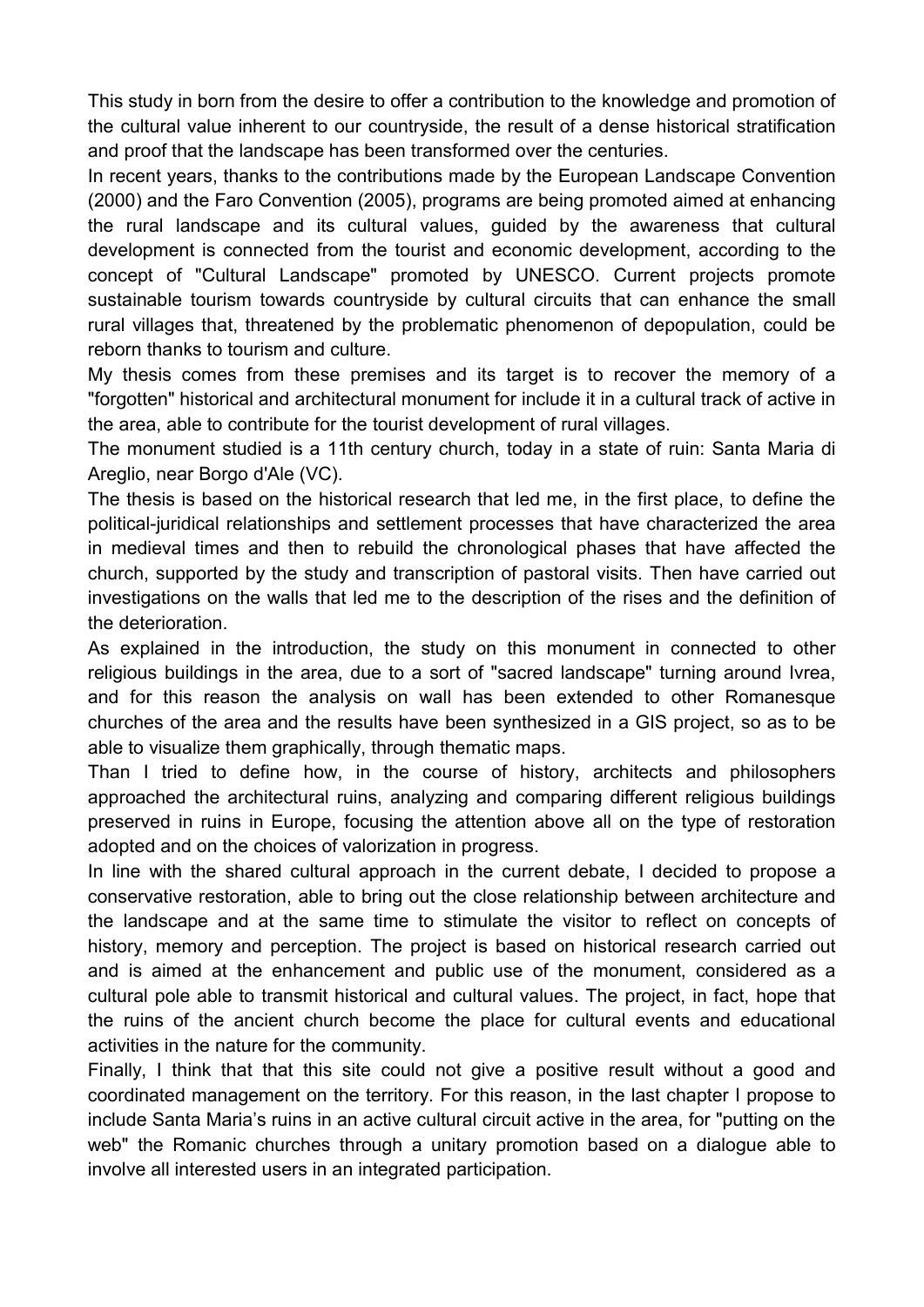$5m$  $3 \quad 4$  $\overline{2}$  $\overline{0}$ Scala di rappresentazione 1:100





Geometric survey: west and north elevations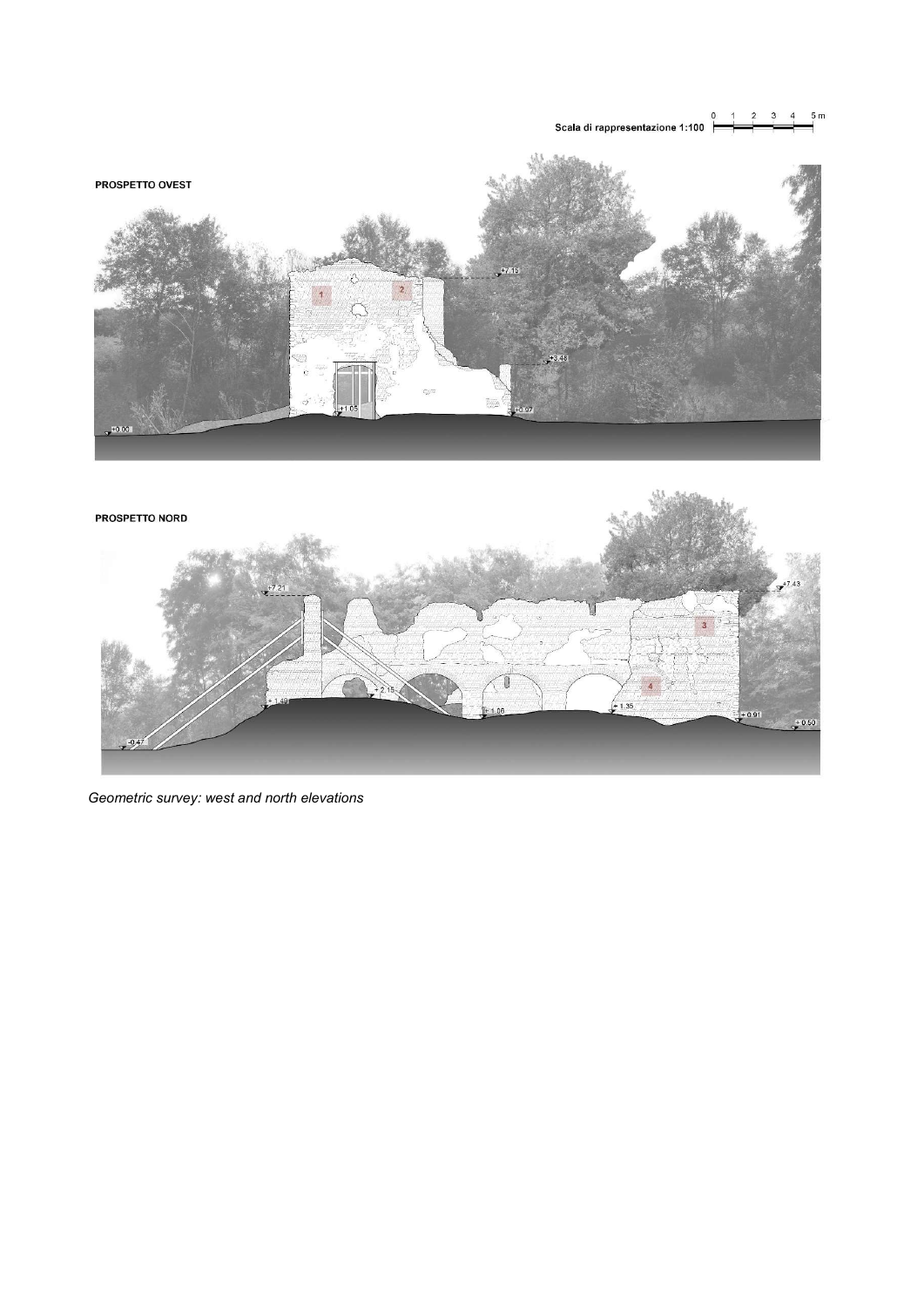

3D diagrams on the study of stratigraphy



Project render, major nave